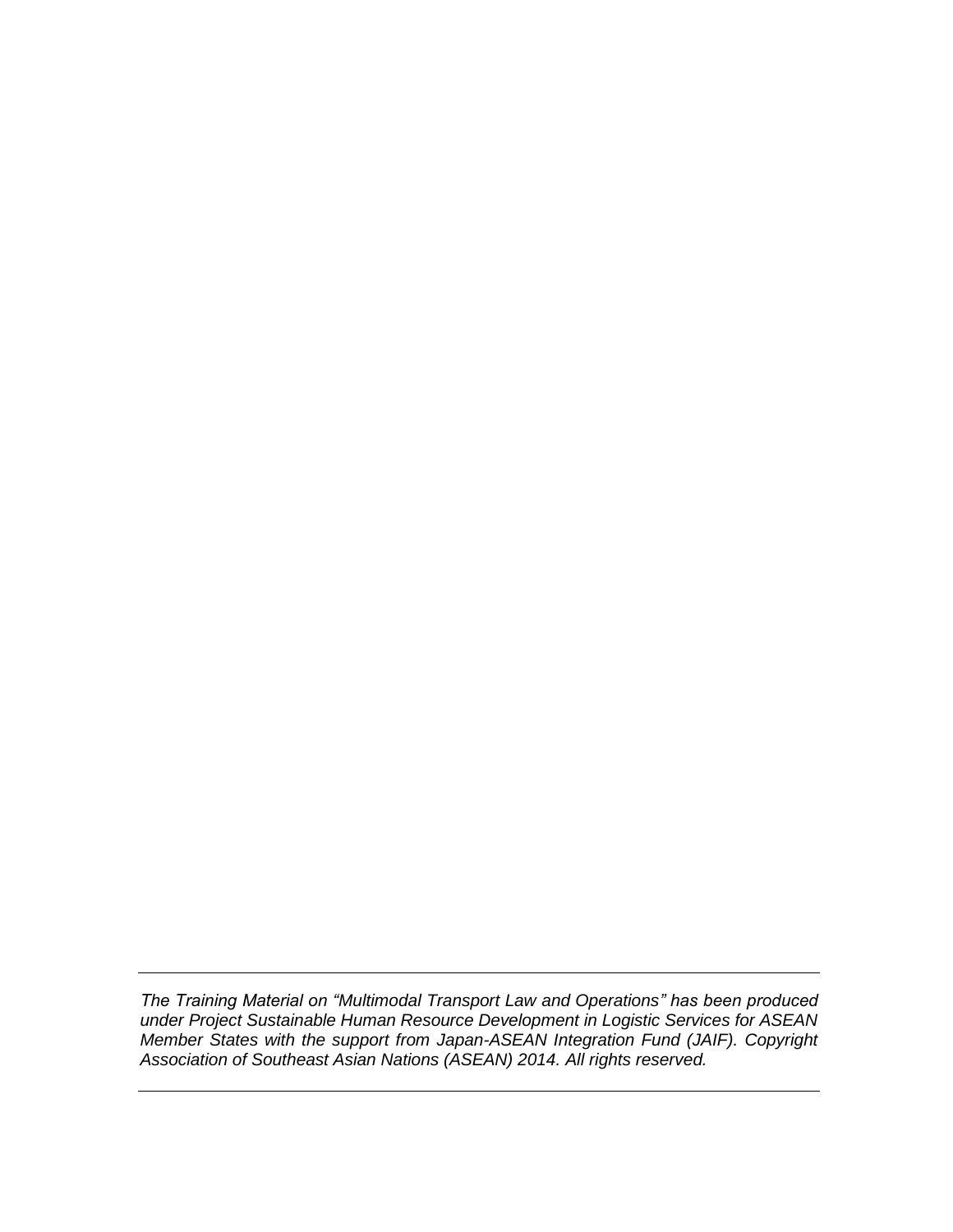# **Chapter 1: Overview Transportation and Mode of Transport**

## **Objectives**

- To overview Transportation
- To understand the definition of Transportation
- To understand the definition of Multimodal Transport in ASEAN Context
- To understand general advantage and disadvantage of Transport modality

# **1. Introduction**

#### **OVERVIEW OF TRANSPORTATION**

It cannot be denied that transportation is one of the key components to trade facilitation. The function of transportation is to move the people and goods from one location to another. Transportation can be performed by various modes, such as air, rail, road, sea, inland waterway, pipeline, cable and space.

In some sense, the data transmission through internet also can be deemed as transportation. Infrastructure creates usage path of transportation, which vehicles are placed there. Journey is started by vehicles on the available infrastructure from one origin place to final destination. This finally comes to transport service by transport service provider or transport operator. Back to 1830, the container transport by rail was brought out by the Liverpool & Manchester Railway using Roll-on/Roll-off container and in 1839 the Birmingham & Derby railways introduced a form of multimodal transport by transferring the container from rail wagons to horse carriage.

The first container carriage inaugurated in 1921 by rail transport and sea transport happened in 1957 by Sea-Land Inc. in USA, when Mr. McLean, the boss of his own trucking business in the North Carolina rebranded his company and introduced the first of a series of vessels converted into a specialized container ship that were capable to carry boxes below and on the deck of the ship.

Sea-Land Inc. expanded container business by improving logistics of the American military's mission in Vietnam and had six container vessels during that time traversing the Pacific from US west coast.

At the same time, American President Lines came up at early 1958 inaugurated containerization in the Pacific from San Francisco as well. Other shipping lines, Germany's Happag Lloyd, Britain's P&O, Denmark's Maersk Line introduced their first containercarrying vessels in the decade of the 1960.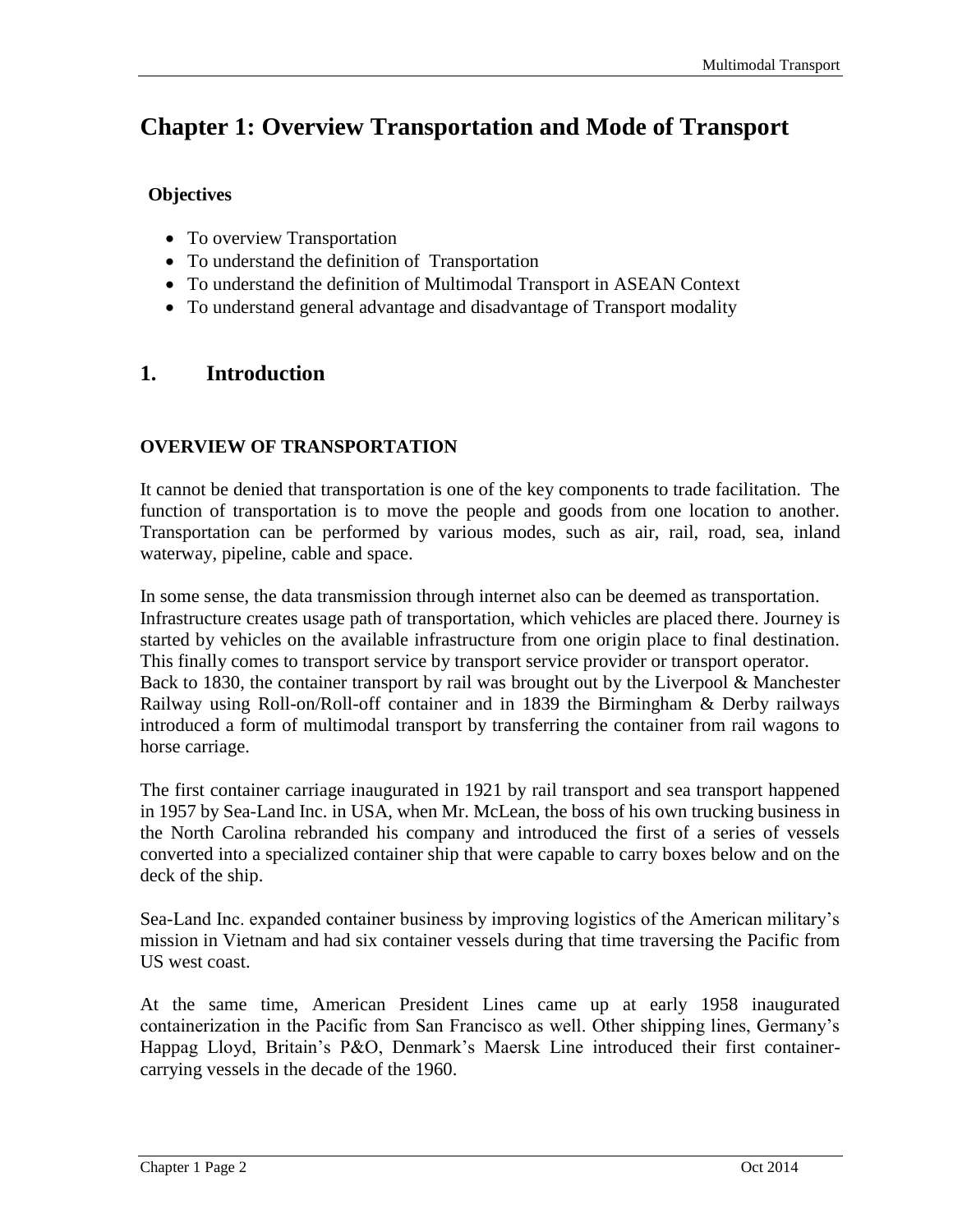Today any type of cargoes is carried by container ships, including break bulk, liquid cargo using different type of boxes for different kinds of commodities and goods.

The port-to-port transportation by container becomes more popular; however, the requirement of International Trade makes pressure to transport operator to offer extended service up to the point of delivery beyond the port. The concept of intermodal transport or combine transport steps into international transportation.

# **2. Definition**

**Modes of Transport**: it is a term applied to distinguish substantially different ways to perform transport or the method of transport used for the apparent motion of goods such as road, sea, air or rail.

**Means of Transport**: it defines as the vehicle that uses for transportation such as vessel, barge, truck, aircraft etc.

**Type of Transport**: In this context, it refers as to how the transport is performed by which mode and which means of transport. Type of transport can be referred as Unimodal, through transport such as Intermodal, Multimodal and Combine transport, which are very similar in term of transportation of goods by more than one mode of transport but the way of carriage is different.

#### **Unimodal Transport**

The transportation, which the goods are carried by purely one single mode of transport is so called Unimodal transport, namely by road, rails, sea, inland waterway, air, space and pipeline. In short, it is known as Carriage of goods by only one mode of transport.

In sea transport, if the goods is shipped by one carrier who issues own transport document, bill of lading from one port to another port is normal case, however, If there is more than one carrier, for example, the carriage from one port via another port (transshipment at intermediate port) to final destination port, the first carrier who has taken in charge may issue a through bill of lading covering the entire transport with full responsibility and liability for the entire portto-port transport. This is also the Unimodal transport.

#### **Intermodal Transport**

It is one of transportation type, which carries the goods from one place to another place internationally by at least two modes of conveyance. It involves the transportation of freight in an intermodal container or vehicle, using several modes of transportation **without any handling of the freight itself** when changing modes through an intermodal transport chain, which permits the integration of several transportation networks. The concept of Intermodal transport is to reduce cargo handling during transportation, better protection, improve security and reduce damage and loss to the commodities. Moreover, it would enhance the performance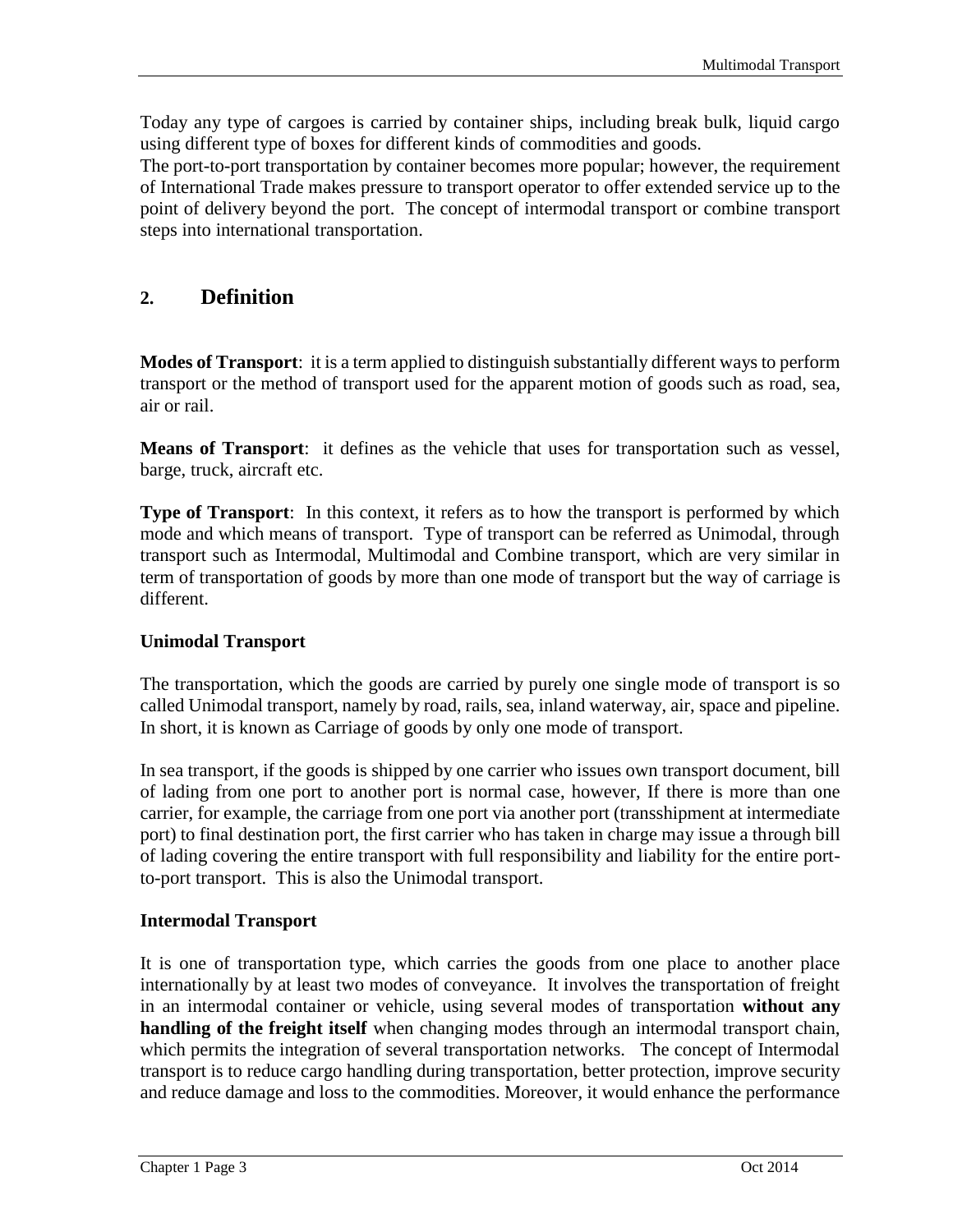of transportation by using the most productive modes. Such as long-haul of transport, the rail or inland waterway may be used while the flexibility and efficiencies of delivery will be done by Truck.

In North America, the term intermodal is also used to refer to containerized rail transportation. The key role of intermodal transport is one single entire trip with one single contract of carrier rather than a series of legs, each marked by an individual transport operation with separate sets of documents and freight charge including carriers.

In some concept, **the Combine transport** is a shape of intermodal transport that is the movement of goods in one and the same loading unit or road vehicle, using successively two or more modes of transport without handling the goods themselves when changing modes.

In EU, Intermodal transport can be understood as the movement of goods whereby at least two different modes are used in a door-to-door transport chain or, according to ECMT, it means the movement of goods in one and the same loading unit or vehicle which uses successively several modes of transport without handling of the goods themselves in changing modes.

Combined transport (ECMT) is an intermodal transport where the major part of the journey is by rail, inland waterways or sea, and any initial and/or final legs carried out by road are as short as possible.

**Combined Transport**, a form of goods haulage which involves a combination of road transport with alternative rail and/or water-based transport, using these alternative modes for the majority of the journey, with use of road haulage limited as far as possible to a relatively short distance at the start and/or end of the journey. The goods are carried in a load unit, with the entire load unit then transferred between transport modes at interchanges as required during the journey. Using the various modes of transport in this combination can help reduce the overall environmental impact of freight transport compared to road haulage alone, improving the environmental performance of freight transport, as well as reducing road congestion. - European Commission Public Consultation.

#### **NOTE: European Commission Communication COM(97)243 Final used the term intermodality to describe a system of transport where at least two different modes of transport are used in an integrated way to complete a door to door transport chain.**

Thus, the characteristic of Intermodal transport is consists of

- Using more than one mode of transport
- Using an ITU Intermodal Transport Unit, which could be a container or a swap body or semi-trailer/ goods road motor vehicle
- Without handling the goods during the journey of transport
- Door to Door Transport Chain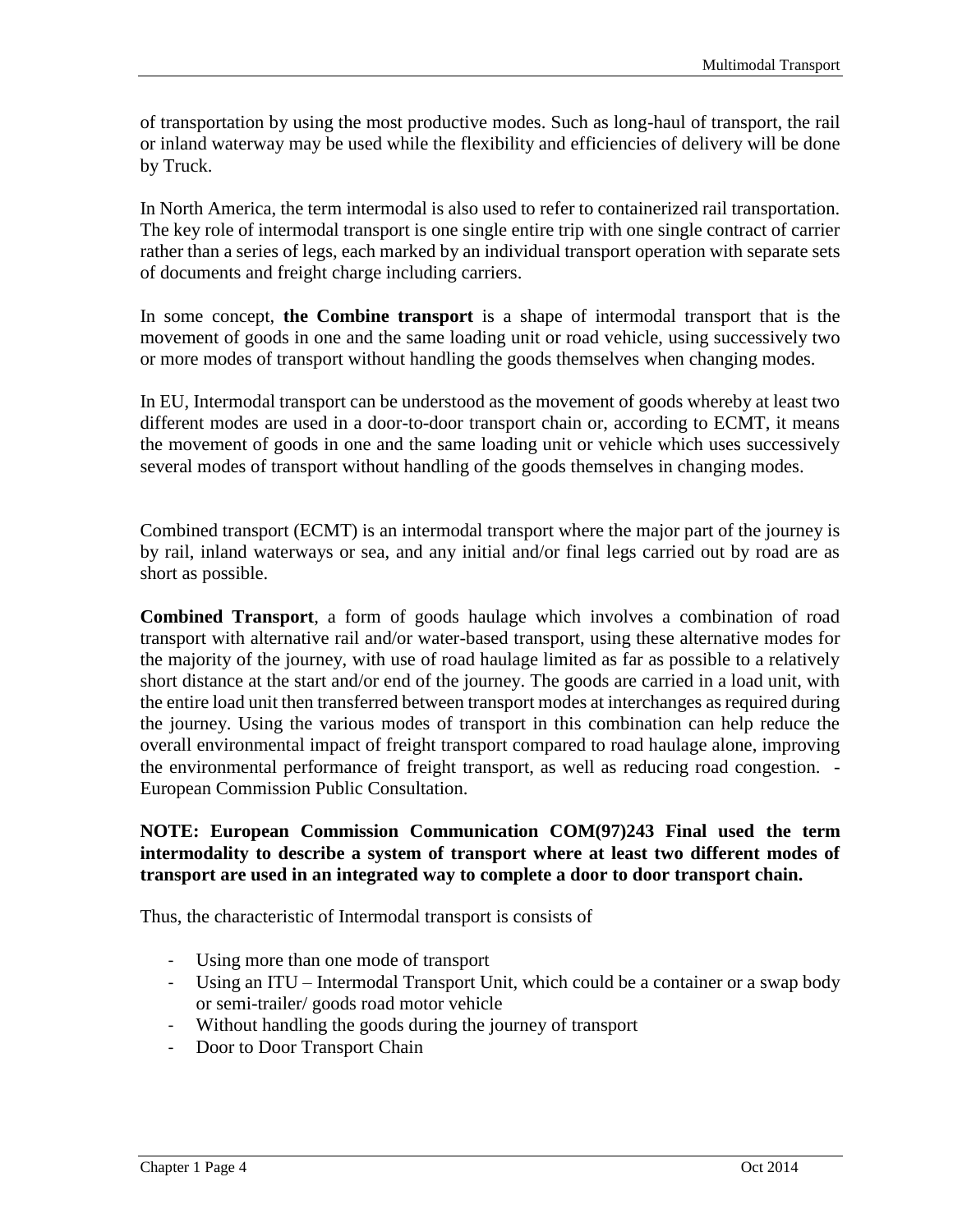## **Multimodal Transport**

The Multimodal Transport is similar to Intermodal Transport in term of using various modes of transport from one place to another place internationally as well as a single contract and single carrier for transportation. The difference between Intermodal transport and multimodal transport is the cargoes handling during the journey. The Multimodal transport operation will require having cargoes handling during the transportation. Some may refer Multimodal Transport as Combine Transport as well.

However, Combined Transport is obsolete 1975 ICC Rules and have been replaced by 1992 UNCTAD/ICC rules for multimodal transport. Therefore, the expression of multimodal transport should be used when the carrier is liable for door-to-door transport while combined transport should be used for road/rail combination in European context or American intermodal freight transport.

At the fundamental of arrangement Multimodal Transport Operator shall have the ability to design, analyze transport system, planning of operation and provide an effective transport with competitive cost and less time in particular routes.

By legal definition, Multimodal transport is a contract for carriage of goods contains an undertaking by a carrier so called the Multimodal Transport Operator and perform carriage of goods by at least two different modes of transport from the place where the goods are taken in charge to a place for delivery.

This indicates that carrier accepts responsibility for the whole carriage in entire transport chain, even though said carrier may actually perform only part of the carriage, or even none at all. Consignor will receive only one transport document for the entire transport but multimodal transport operator may receive more than one document from sub-carrier or his subcontractors.

#### **Multimodal Transport Definition:**

**European Conference of Ministers of Transport (ECMT)** defines Multimodal Transport as "the carriage of goods by at least two different modes of transport."

**United Nations Convention on International Multimodal Transport of Goods 1980 or MT Convention** defines as "the carriage of goods by at least two different modes of transport on the basis of a multimodal transport contract from a place in one country at which the goods are taken in charge by the multimodal transport operator to a place designated for delivery in a different country. The operations of pick-up and delivery of goods carried out in the performance of a Unimodal transport contract, as defined in such contract, shall not be considered as international multimodal transport.

**In ASEAN Framework agreement on Multimodal Transport, the definition of International multimodal transport** is the same as United Nations Convention on International Multimodal Transport of Goods.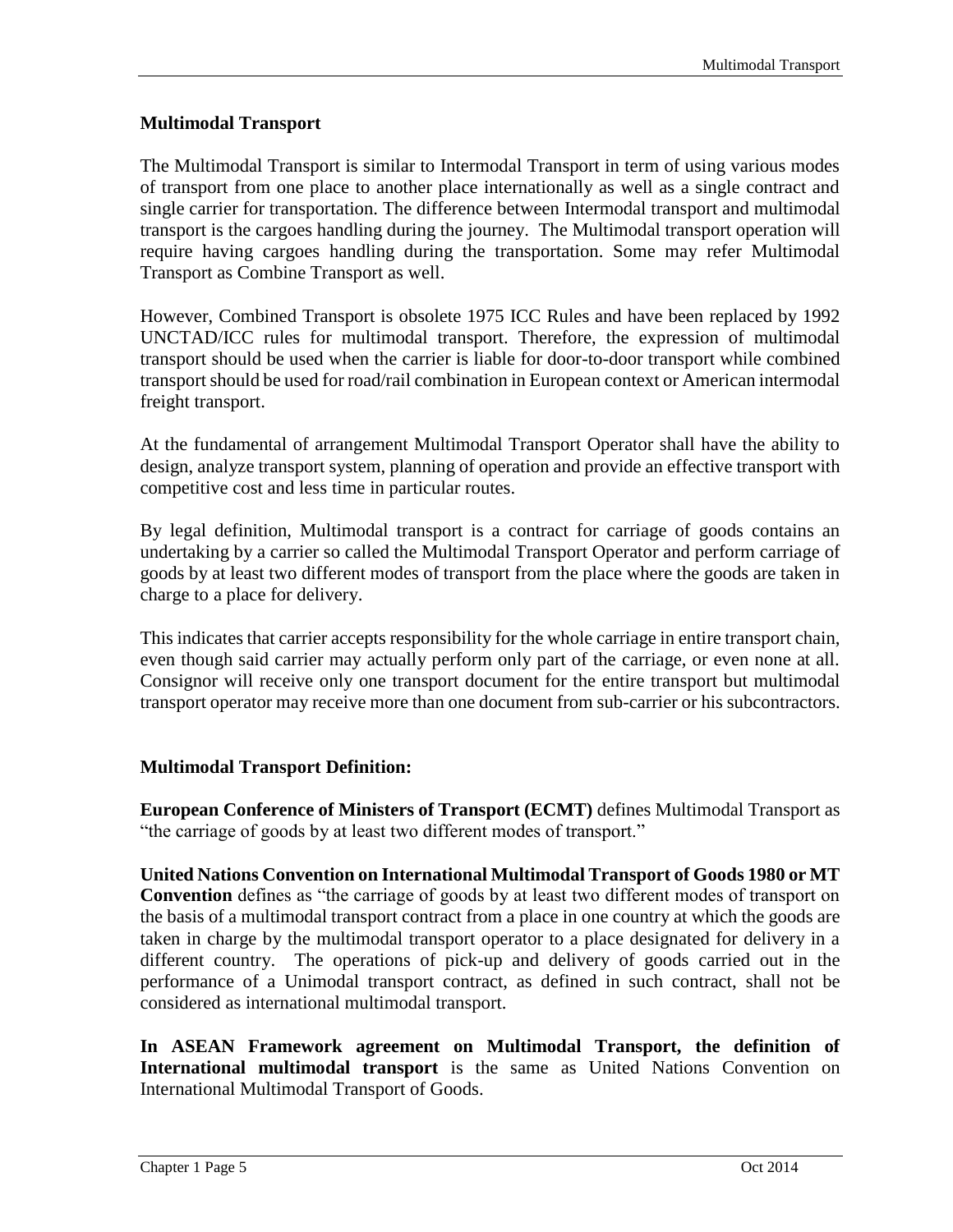In fact the component of international multimodal transport consists of

1. It must be international transport between two or more countries,

2. At least two modes of transportation must be performed,

3. It must be done by Multimodal transport Operator who is responsible for the entire of carriage,

4. One single document represents as Carriage of goods Contract, Document of Title and Cargo receipt.

#### **Conclusion**

The pattern of transportation has been changed gradually and especially when containerization has been implemented, the several concept of transport using container has come out. Starting from Unimodal Transport where the common carrier, namely shipping line carries container from port to port, the pattern of transportation has been developed and become Intermodal/Combine Transport and finally multimodal transport.

The key different between Intermodal transport and multimodal transport is cargo handling during the journey of transport.

#### **Advantage and Disadvantage of Unimodal Transport**

 It is inevitable to say that transportation facilitate international trade moving the goods from seller to buyer. There are advantage and disadvantage of using Unimodal when the economic becomes globalization. Since Unimodal transport in most cases, provides port-to-port, terminal-to-terminal rather than point-to-point except land transport gets involved from the beginning point to the ending point in entire transport.

 1. Unimodal transport can provide door-to-door delivery in case land transport is used. However, there is limitation when there is no physical linkage for a truck to run and trucking cost is not in economy scale. However, mostly Unimodal transport serves terminal to terminal or port to port basis.

 2. Unimodal transport can serve more efficiently in term of cost when goods are shipped for port to port or terminal to terminal only, however, whenever the shipment has to be shipped beyond port or terminal to ending point of transport, multimodal transport is more efficient in cost since the single contract is made and it is not necessary for Trader to find carriers to take over the shipment for second leg of transport and so.

#### **Why there is a need for Multimodal transport**

 Trade is important along the supply chain from raw material through intermediate manufacturing or processing to the final consumption of goods which involves with several parties, particularly seller, buyer and service provider. It is hardly to deny that transport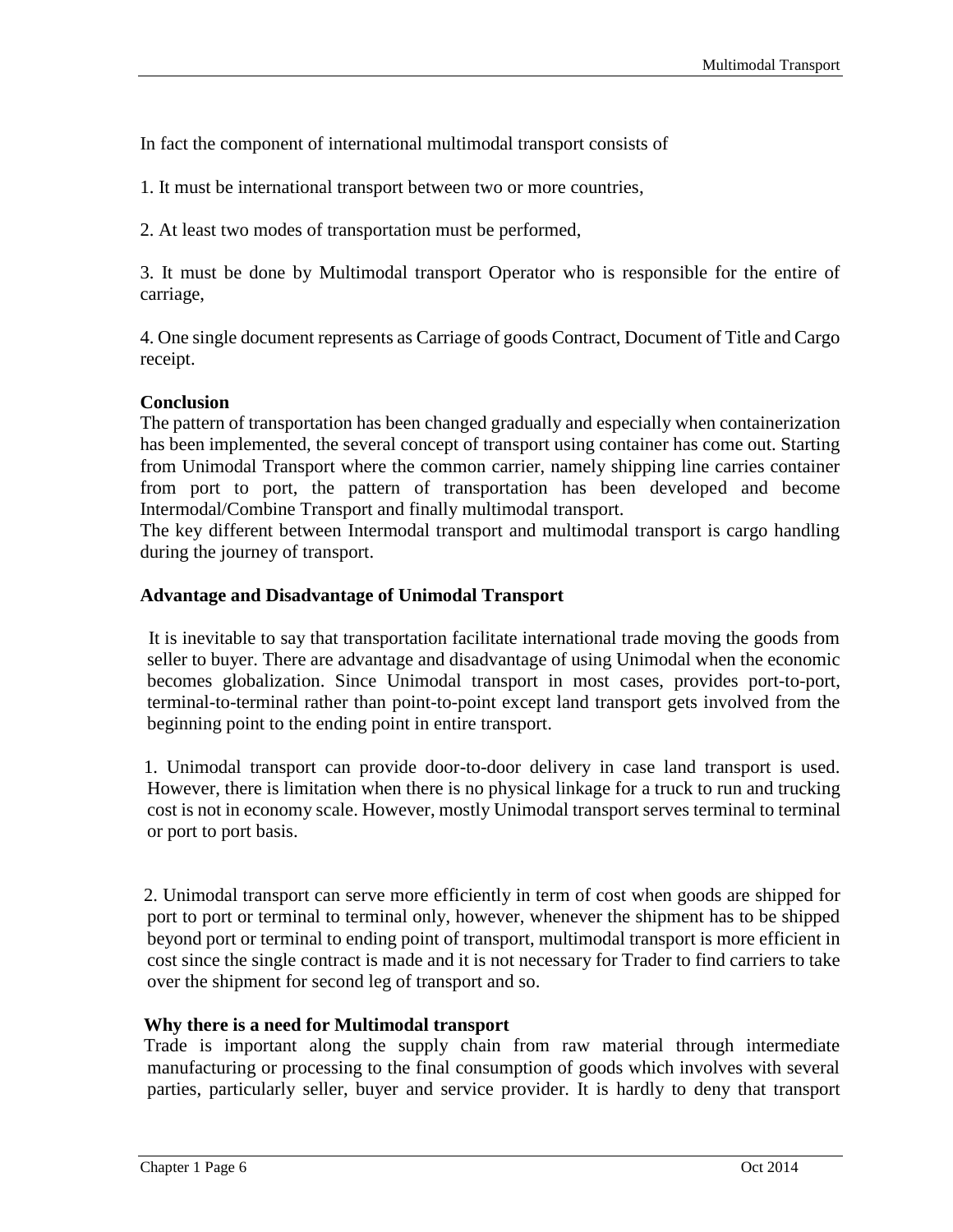facilitates Trade and trade cannot move forward without transport. Transport may become an obstacle to trade for several reasons: rules and regulation in transport, service of common carrier availability, physical linkage, excessive cost and customary practice.

 To relieve the transport problem, Trader may request 3PLs (Third Party Logistics Service Provider) to give a hand on transport logistics. Therefore, Trader can concentrate on their core business and reduce in logistics costs because of better knowledge of Multimodal Transport Operator or 3PLs.

 Specialized 3PLs are more and better oriented towards an efficient and effective use of their own transport network. Using Multimodal transport method to enhance the Trade flow from one place to another place, the cost and quality of transport are improving.

#### **Advantage of Multimodal Transport**

• DEALING WITH ONE OPERATOR

The consignor or consignee depends on Trade Term shall deal only the Multimodal Transport Operator for their entire transport of his goods including all concerned liability and or delay in delivery. This helps to avoid confusion and complicate all matter relating to transportation when dealing with various operator or common carrier.

This also would help for one single stop communication to track and trace the goods during and after journey.

DEALING WITH ONE SINGLE DOCUMENT

The consignor or consignee will deal one single document issued by Multimodal Transport Operator, Multimodal Transport Bill of Lading. Not only avoid multiple documents in entire transport route, but also it would help, to avoid burden of other formalities on each transport leg connected within transport chain.

MAKE JUST IN TIME

In several cases, consignor delays his production due to weak supply chain and logistics management, thus the time of delivery becomes not sufficient on Maritime transport transit time. To use air mode in order to meet the delivery time is too costly.

Multimodal Transport therefore, is an alternative mode combining two modes of transport makes the shipment arrive on time. Multimodal Transport also serves faster transit time by the professional service of Operator.

COST SAVE

It seems that Multimodal Transport may impose high cost when comparing with Unimodal likes sea transport; however, when considering total cost of overall